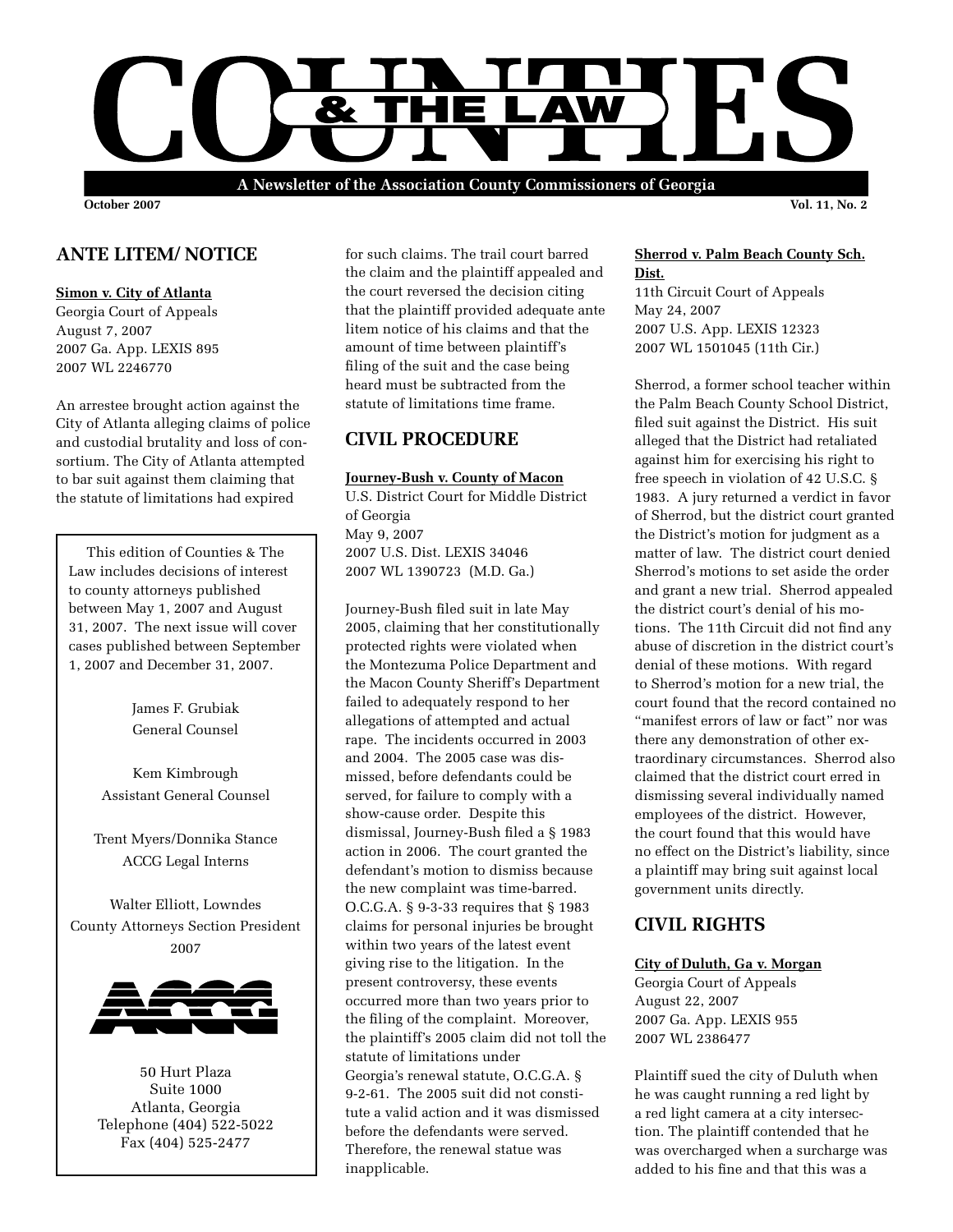

violation of his due process rights. The Court of Appeals reversed denial of summary judgment for the city citing that the charge was not in bad faith and that the act of the city did not shock the conscience of the court.

In addition, the court added that although the city did overcharge the plaintiff in violation of state statute and the corresponding city red light ordinance, the plaintiffs claim did not involve allegations that the enacted legislation burdened any constitutionally protected right.

### **Condemnation**

### **Orr v. Georgia Transmission Corp**

Georgia Court of Appeals May 10, 2007 285 Ga. App. 333

The Georgia Court of Appeals vacated an earlier decision, following a reversal of that decision by the Georgia Supreme Court in Orr v. Ga. Transmission Corp., 642 S.E.2d 809 (Ga. 2007). In reviewing the trial court's resolution to a condemnation proceeding, the Georgia Court of Appeals had upheld the lower court's order that the date of a taking was the date that the condemner filed its original petition. In reversing the earlier Court of Appeals decision, the Georgia Supreme Court found that the appellate court had incorrectly focused upon O.C.G.A. § 22-2-109(a), which is limited to takings for public road and street purposes. The appellate court should have instead focused on O.C.G.A. §§ 22-2-110 and 22-2-11 apply generally to condemnation proceedings before a special master. The present case, involving condemnation for the maintenance of electrical transmission lines, requires that the date of the taking is the date when the condemner pays the award into the registry.

### **Woodland Partners Ltd. P'ship v. Dep't of Transp.**

Georgia Court of Appeals June 29, 2007 2007 Ga. App. LEXIS 735 2007 WL 1863426 (Ga. App.)

The Georgia Department of Transporta-

tion (GDOT) condemned 0.913 acre strip of land belonging to Woodland Partners L.P. (Woodland). Woodland contested the GDOT's estimation of adequate compensation. Woodland appealed the judgment in a jury trial, challenging several evidentiary rulings of the lower court. Woodland argued that the trial court erred in allowing GDOT's expert testimony because the witness was not qualified. The Georgia Court of Appeals found that GDOT's expert was sufficiently experienced and that the trial court did not abuse its discretion in admitting his testimony. Similarly, Woodland contended that the trial court erred in sustaining an objection to its cross-examination of another GDOT expert and the striking of testimony of its own expert witness. However, the court found that the trial court did not abuse its discretion in either of these evidentiary rulings.

#### **Rutland v. Georgia Power Co.**

Georgia Court of Appeals June 20, 2007 286 Ga. App. 14

Georgia Power Co. sought to condemn an easement for transmission lines across Rutland's property. Pursuant to the Special Master Act, O.C.G.A. § 22- 2-100 et. seq., the special master made an award to Rutland, which was filed with the superior court on July 29, 2005. That same day, Rutland's attorney spoke with a secretary in the special master's office who was unsure whether the award had been filed. Rutland's attorney did not receive a faxed copy of the award until August 10th. He filed an appeal the following day. The trial court granted summary judgment against the appeal because it was not filed within the ten day time limit under O.C.G.A. § 22-2-112. Rutland appealed this dismissal, claiming that a failure to toll the time limit until a party received actual notice would violate due process. The Court of Appeals found that the Special Master Act provided for both constructive and implied notice of the filing of an award. Moreover, the statute did not require the special master or the court to serve the parties with the award. Therefore, parties in such proceedings

are required to exercise due diligence to determine when the award was filed. In the exercise of such diligence, Rutland's attorney could have obtained this information without solely relying upon a third party. Importantly, the court also noted that O.C.G.A § 22-2-112 was amended in 2006 to provide that any appeal shall be filed within ten days of the service of the award, plus three additional days for mailing. However, this amendment applies to condemnation proceedings filed on or after February 9, 2006.

### **Constitutional Law/ SIGN ORDINANCE**

### **Fulton County v. Galberaith**

Supreme Court of Georgia June 25, 2007 282 Ga. 314

Galberaith applied to place outdoor signs on two commercial sites in Fulton County. Fulton County denied the application because such off-premise advertising was not permitted under a county sign ordinance. The board of zoning appeals affirmed this denial, but a superior court found several parts of the sign ordinance unconstitutional. On appeal, the Georgia Supreme Court determined that the ordinance violated First Amendment protections for commercial speech. The court found that the county sign ordinance was overly broad in scope. The ordinance declared all signs to be illegal, only to be exempted on a caseby-case basis. The court found this legal structure violated First Amendment protections, which presume the legality of commercial speech that does not involve illegal conduct or fraudulent material. Bans of commercial speech must directly advance a legitimate government interest with prohibitions that are no more broad than necessary to achieve that interest. Therefore, the court upheld the judgment of the superior court as to the unconstitutionality of the sign ordinance.

### **CONSTITUTIONAL LAW/ NOISE ORDINANCE**

**Da Mortgage Inc. v. City of Miami**  11th Circuit Court of Appeals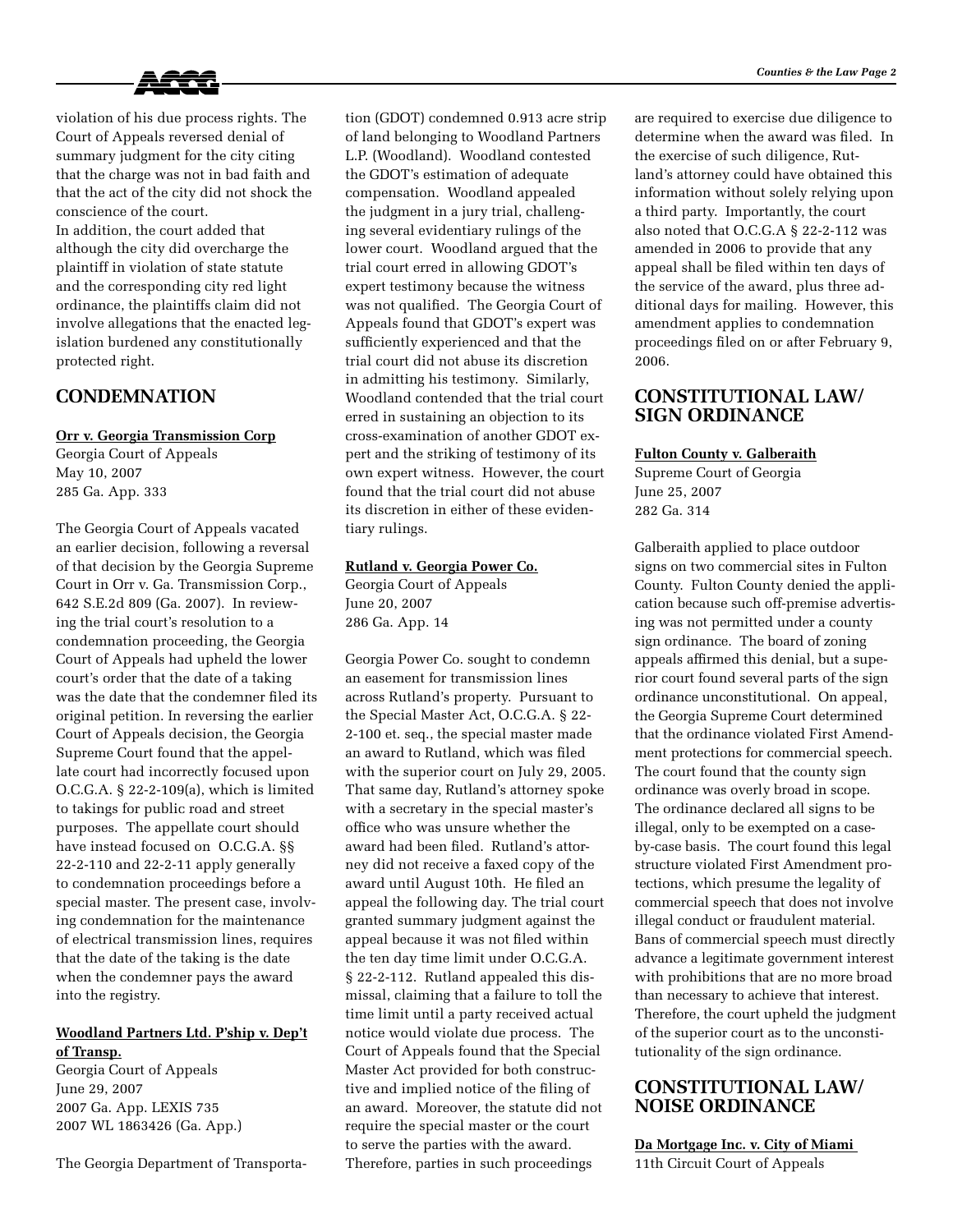

May 18, 2007 486 F.3d 1254 (11th Cir. 2007)

The City of Miami cited a nightclub owner for violations of the county noise ordinance. Before an administrative hearing could be held, the nightclub owners filed suit, claiming that the city had violated their rights to free speech and due process. The district court granted the city's motion for summary judgment. Because the city had recently amended its noise ordinance, the appellant's due process claims were rendered moot. The court went on to review the appellants' claims that the ordinance impermissibly restricted their freedom of speech, was overly broad, and unconstitutionally vague. The court observed that any restrictions on protected speech must be content neutral, narrowly tailored to serve a significant government interest and leave ample alternative channels of communication. Applying this standard, the court found that the noise ordinance was content neutral and simply limited the volume of the music. Moreover, the ordinance was "narrowly tailored", because the government established that the regulation "promotes a substantial government interest that would be achieved less effectively absent the regulation." The court found that the comprehensive nature of the ordinance, which applied to all sound-producing devices, met this test. Additionally, the court found that the noise ordinance left ample alternatives of communication because it did not ban outright the reproduction of music, but simply restricted the volume of sound. In rejecting the appellant's over breadth argument, the court found that the ordinance did not impermissibly impose any prior restraints on speech nor did the appellant successfully demonstrate any realistic threat of over breadth. Finally, the court found that the ordinance was not unconstitutionally vague because it provided sufficient notice of the prohibited conduct and established clear, objective enforcement standards. Because the ordinance conformed to these constitutional requirements, the court affirmed the district court's decision.

### **CONTRACTS/REAL ESTATE**

# **Peaches Land Trust v. Lumpkin County Sch. Bd.**

Georgia Court of Appeals June 25, 2007 286 Ga. App. 103

Lumpkin County School Board and the Peaches Land Trust executed a real estate sales agreement in which the trust would pay \$600,000 for a 2.72 acre tract of land as reflected by a referenced 1955 property plat. Prior to closing, the trust discovered that the school board did not own a portion of the 2.72 acres, an area which was identified on the plat by a dotted line within a larger solid line. Because the school board was unable to convey good title to all 2.72 acres, the trust filed suit for breach of contract seeking damages or, in the alternative, specific performance. The trial court granted the school board's motion for summary judgment on both claims. In reversing the trial court's decision with regard to the breach of contract claim, the Georgia Court of Appeals ruled that the contract ambiguity could not have been resolved as a matter of law. Evidence introduced by both sides of the controversy raised a question of fact as to the property that the parties intended to transfer. However, the Court of Appeals upheld the trial court's summary judgment as to specific performance. The court found that the trust had failed to show that it met the unconditional tender requirement and it was further unable to prove that tender would have been futile.

#### **King v. Comfort Living Inc.**

Georgia Court of Appeals August 23, 2007 2007 Ga. App. LEXIS 964 2007 WL 2390390

The developer of a local subdivision brought a § 1983 action against the mayor and the city council alleging that the town unreasonably withheld water from the subdivision. The suit arose when the company that the town hired to install water lines for the subdivision, developed by the plaintiff, delayed completion to the subdivision by failing to obtain the proper land disturbance permit from the county and through conflicts with a water line extension done by the city to the state prison that was next to the subdivision. The Court found that the trial court erred in denying summary judgment for the defendant since there was no valid binding contract. The Court also concluded that the actions of the mayor and council were discretionary, not ministerial for purposes of official immunity. The plaintiff could not prevail on a § 1983 claim because the mayor and council did not intentionally delay the extension of the water service and thus the mayor and council were entitled to qualified immunity regarding this claim.

### **ELECTIONS**

#### **Brooks v. Brown**

Supreme Court of Georgia June 11, 2007 282 Ga. 154

In 2006, House Bill 1600 reorganized the Carroll County Board of Education from a six member to a seven member board. Pursuant to the new legislation, a special election was to be held in conjunction with the general primary on July 18, 2006. The legislation also stated that a special election was to be called "as soon as practicable after" the bill became effective. House Bill 1600 became effective July 19, 2006 after the U.S. Department of Justice issued its pre-clearance. Thereafter, Brown, the Election Supervisor of Carroll County, sought a declaratory judgment from the trial court that November 7, 2006 was the earliest practical time for the special election. Brown also sought and received an ex parte order allowing her to open election qualifying for certain districts. The trial court authorized the board of elections to hold the special election on November 7, 2006. Brooks appealed both orders, claiming that the trial court had no authority to allow the election to take place on any date other than July 18, 2006. The Court found the case to be moot, since the disputed election contest had already occurred. However, the Court admonished both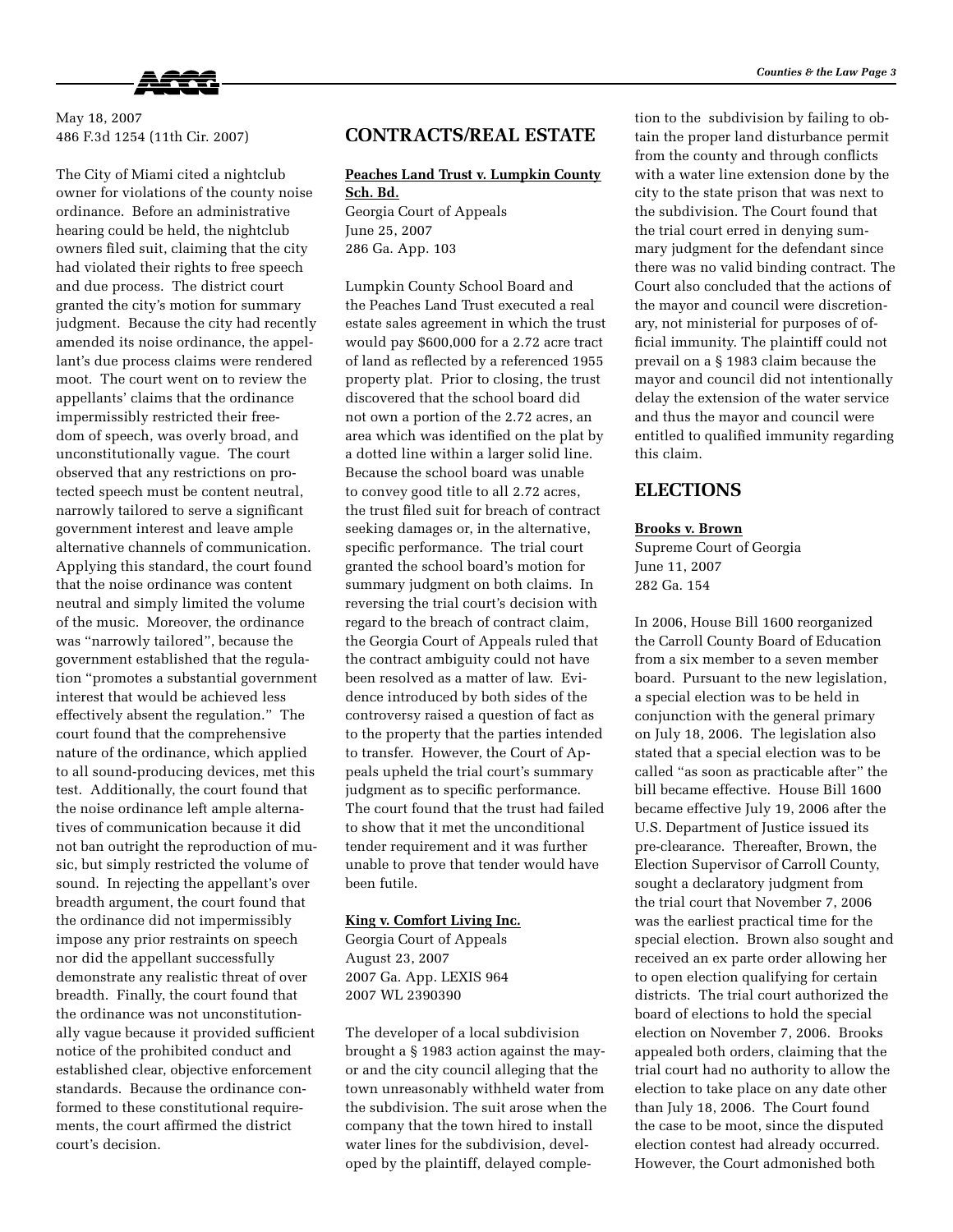Brown's counsel and the trial court for the pursuit and issuance of improper ex parte orders.

#### **Randolph County v. Johnson**

Supreme Court of Georgia June 11, 2007 282 Ga. 160

Johnson filed a nomination petition to seek re-election to the Randolph County Board of Commissioners. The election superintendent accepted the nomination and placed Johnson's name on the ballot. Later, the board of elections noticed an insufficiency in the petition and sought to hold a hearing on the matter seven days before the general election. Johnson sought for and the superior court granted a writ of prohibition to prevent the board of elections from conducting the hearing. Johnson was re-elected as commissioner and the board of elections appealed the superior court's grant of the writ of prohibition. On review, the Georgia Supreme Court found the appeal to be moot since the general election had already taken place. Furthermore, the Court rejected the appellant's argument that the situation was capable of repetition.

### **EMPLOYMENT**

#### **Dawson v. Henry County Police Dep't**

11th Circuit Court of Appeals July 3, 2007 2007 U.S. App. LEXIS 15868 2007 WL 1893367 (11th Cir.)

Dawson brought a complaint in federal district court alleging that the Henry County Police Department racially discriminated against him in by imposing harsher disciplinary action upon him than similarly situated Caucasian officers. The district court granted the department summary judgment. On appeal, the 11th Circuit Court of Appeals found that Dawson failed to establish a prima facie case for discrimination. Specifically, Dawson was unable to demonstrate the requisite "nearly identical" comparator. Moreover, the comparator evidence also showed that Dawson failed to cast sufficient doubt upon the department's nondiscriminatory reasons for disciplinary action. Therefore, the court upheld the district court's grant of summary judgment.

#### **Epps v. Watson**

11th Cir. Court of Appeals July 18, 2007 492 F.3d. 1240

During the 2004 election for Madison County Tax Commissioner, Epps, a clerk within the tax commissioner's office, allowed Watson's opponent to display campaign signage on Epp's property. Shortly after Watson's re-election to office, Epps was terminated and not given an opportunity to appeal her dismissal. Epps filed suit against Watson, claiming that her termination after Watson's re-election denied her due process and violated her First and Fourteenth Amendment rights. Watson moved to dismiss the claim based on qualified immunity and the district court denied this motion. On interlocutory appeal, the 11th Circuit upheld the district court's denial of Watson's motion to dismiss. The Court analyzed the case as one of pure political patronage, which allows for patronage dismissals of those holding policymaking positions. The Court found that because the record indicated that Epps' position was merely one of limited objectives and defined duties, her complaint successfully alleged a deprivation of her right to free association. Moreover, the Court found that Watson had fair notice that such termination may have been unconstitutional. As to her due process claim, the court ruled that Epps had sufficiently alleged a protected property interest in continued employment because the tax commissioner's office was subject to the policies of the Madison County merit system. Therefore, the court affirmed both denials of Watson's motions to dismiss the claims.

# **Ledbetter v. Goodyear Tire & Rubber Co.**

U.S. Supreme Court May 29, 2007 127 S. Ct. 2162 (2007)

Ledbetter was an employee with Goodyear Tire & Rubber Co. from 1979 to

1998, when she took early retirement. Prior to leaving Goodyear in 1998, Ledbetter filed an EEOC complaint alleging that the company sexually discriminated against her. She later filed suit in district court, claiming violations of Title VII and the Equal Pay Act of 1963 (EPA). In particular, she claimed that her supervisor had discriminatorily given her poor evaluations, which resulted in her being paid significantly less than similarly situated male employees. The district court granted summary judgment to Goodyear on the EPA claim, but allowed the Title VII claim to go to trial. The jury returned a verdict in favor of Ledbetter. Goodyear appealed and the 11th Circuit Court of Appeals reversed the decision, finding that Ledbetter's Title VII claim was time-barred and that there was insufficient evidence of discrimination within the applicable period of review. The U.S. Supreme Court granted certiorari to review the Circuit Court's application of the limitations period for Title VII actions involving disparate pay. In a 5-4 decision, a majority of the U.S. Supreme Court affirmed the Circuit Court's decision. The majority found that her claims were barred by the 180-day statute of limitations. Revisiting precedent, the court observed that Title VII requires EEOC complaints to be filed 80 days after a discrete unlawful employment practice takes place. Moreover, the mere issuance of a lower paycheck, absent the requisite discriminatory intent, had no legal consequences under Title VII. The court found this to be true notwithstanding that prior uncharged acts of discrimination, which occurred outside the 180 day time limit, may have lowered Ledbetter's current salary. Because Ledbetter was unable to demonstrate unlawful discriminatory conduct within the 180 day charging period, the majority found her claim to be untimely.

### **ENVIRONMENTAL LAW**

#### **Coastal Marshland Prot. Comm. v. Ctr. for a Sustainable Coast**

Georgia Court of Appeals July 11, 2007 286 Ga. App. 518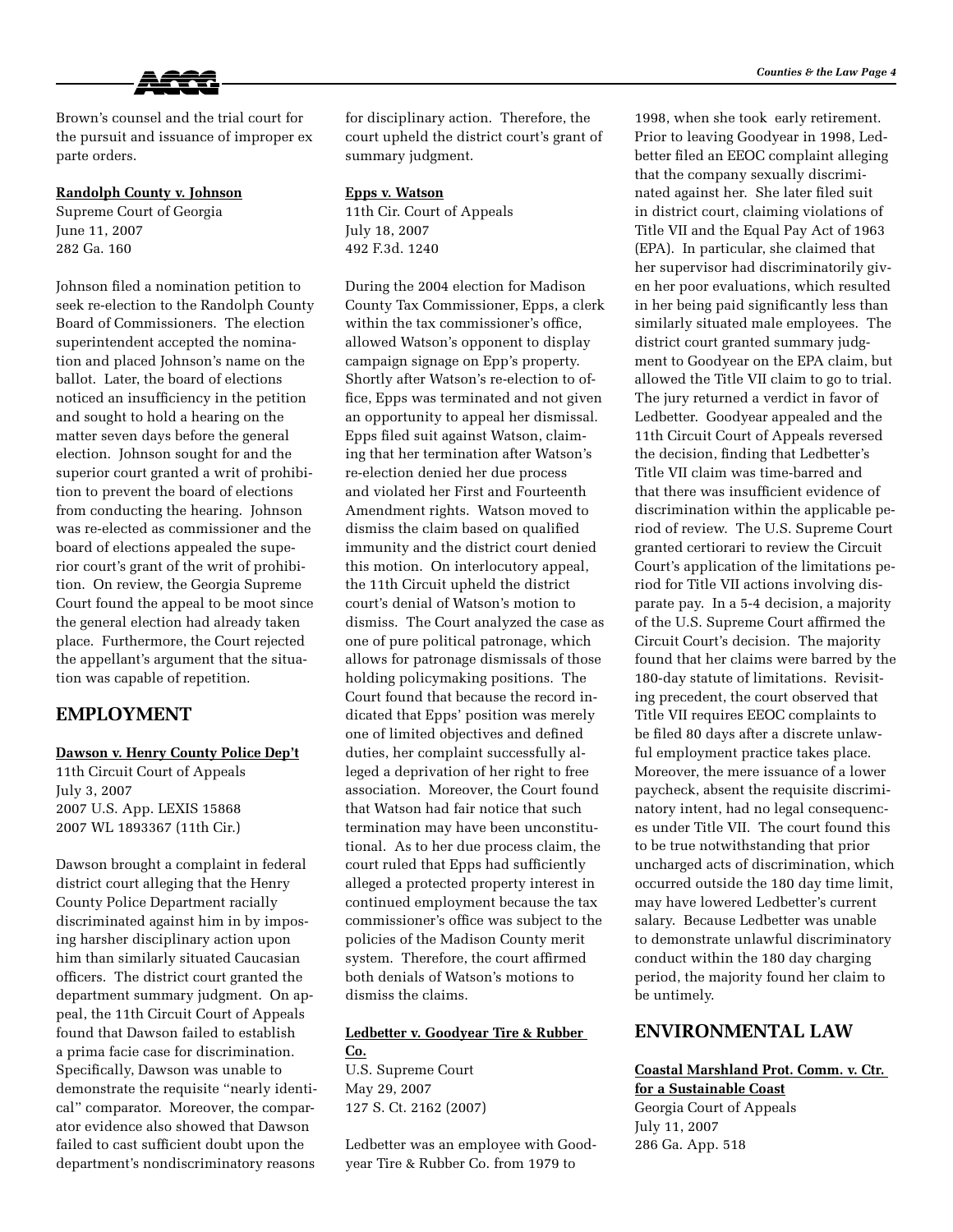

Pursuant to the Coastal Marshlands Protection Act, O.C.G.A. § 12-5-280 et. seq., the Coastal Marshland Protection Committee issued a conditional permit authorizing a developer to construct a public marina and dock facilities for a large residential development near St. Mary's. The Center for a Sustainable Coast filed a petition to challenge this decision before an administrative law judge (ALJ). The ALJ affirmed portions of the conditional permit but remanded the case back to the committee to consider the adverse effects of any upland development upon the marshlands. Both the developer and the center appealed this decision to the Fulton County Superior Court, which affirmed the decision by operation of law. On review, the Georgia Court of Appeals reversed in part and affirmed in part. The court found that under Coastal Marshlands Protection Act, the committee must only consider the upland components that are intended to augment the marshland components of the development. The court affirmed the portion of the ALJ's decision which remanded the case for further consideration of conservation measures for threatened marine animals. Finally, the court affirmed the portions of the decision which otherwise affirmed the permit. Under the "any evidence" rule, the court found no error in these ALJ's findings.

### **FIREARMS**

#### **Moore v. Cranford**

Georgia Court of Appeals May 25, 2007 285 Ga. App. 666

In December of 2005, Moore sought a firearms license from the Probate Court of Coweta County. After three months passed, Moore filed suit in superior court, seeking a writ of mandamus and declaratory and injunctive relief requiring the probate court to issue him a license. The probate court subsequently issued a license to Moore, making his claims for mandamus relief moot. However, because the issue was capable of repetition, the superior court reviewed the case and granted summary judgment to the probate court. Moore appealed

this decision, arguing that O.C.G.A. § 16-11-129(d) required the probate court to issue him a gun license at the end of the 60 day investigation period. The Georgia Court of Appeals disagreed and affirmed the superior court's decision. Under O.C.G.A. § 16-11-129, local law enforcement officials are required to conduct a background check using federal and state agencies and then report the results to the probate court within 50 days. However, the statute does not have jurisdiction over federal agencies to require them to return their background checks within the same time period. The court found that before the probate court may issue a gun license, it must receive a report that the requisite background checks were undertaken and that no disqualifying information was discovered. The court found that it is the duty of the probate court to ensure that applicants meet the statute's qualifications. Therefore, the court found that the statute's 60 day time period was implicitly extended to accommodate any delays in the investigative process.

### **IMMUNITY**

#### **Gilbert v. City of Jackson**

Georgia Court of Appeals August 22, 2007 2007 Ga. App. LEXIS 957 2007 WL 2386658

Property owner brought suit against city alleging that the city was negligent in repairing drainage pipes in front of her house and that because of this negligence her house flooded on numerous occasions. In this suit the city moved for summary judgment citing that the claim was barred given the city's sovereign immunity. The plaintiff appealed and argued that the city waived its immunity by purchasing and maintaining liability insurance at the time of this incident. The court noted that "sovereign immunity is not an affirmative defense that must be established by the party seeking its protection. Instead, immunity from suit is a privilege and the waiver must be established by the party seeking to benefit from the waiver." The court further established that the proof of insurance that the plaintiff provided

was mere hearsay and could not be used in this case.

## **IMPACT FEES**

# **Newton County Home Builders v. Newton County** Georgia Court of Appeals

June 08, 2007 286 Ga. App. 89

Newton County adopted a development impact fee pursuant to O.C.G.A. § 36-71-1 et. seq. Shortly after the county began to collect these fees, the Newton County Home Builders Association (Association) filed suit. The suit alleged that the program was illegal and sought interlocutory relief to have all past and future fees held in a common fund until the close of litigation. Newton County moved for summary judgment with respect to this claim and the court granted its motion. The Court of Appeals found that the Association did not have standing to seek such monetary damages. In particular, the Association lacked standing because the damage claims were not common to the entire membership nor were they shared in an equal degree. Moreover, the Association lacked standing to represent nonmembers and unaffiliated non-parties.

## **LAW ENFORCEMENT**

#### **Best v. Cobb County**

11th Cir. Court of Appeals July 3, 2007 2007 U.S. App. LEXIS 15877 2007 WL 1892148 (11th Cir.)

Best and two other plaintiffs were involved in a fatal car crash, when a suspect vehicle pursued by a Cobb County policeman struck them head-on. The plaintiffs initiated a § 1983 action, claiming that Cobb County violated their constitutional rights by failing to train its police officers on proper pursuit procedures. The trial court granted the county's motion for summary judgment and the 11th Circuit upheld this judgment. In order for the plaintiffs to prevail against Cobb County, they were required to establish that their constitutional rights were violated, that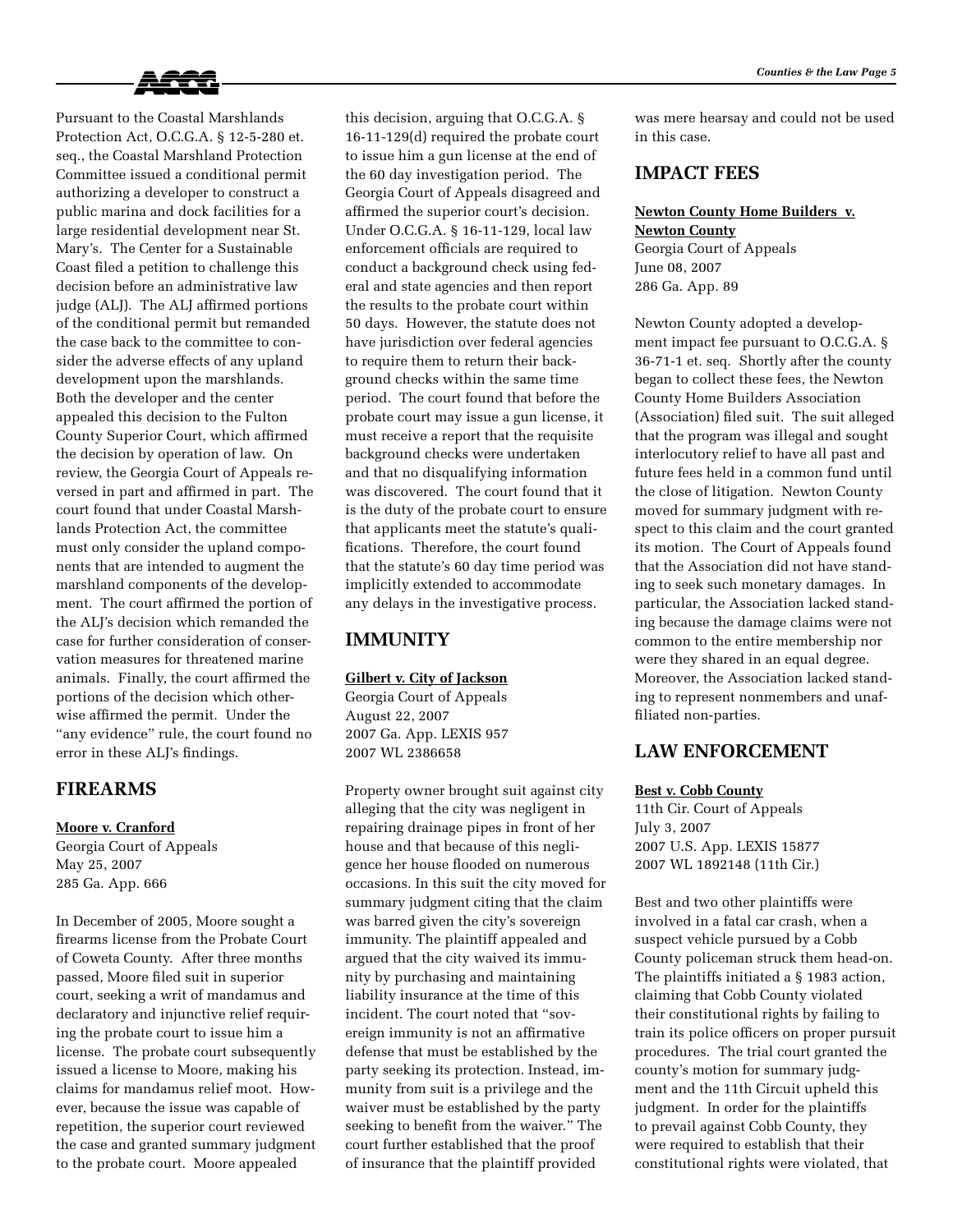

the county's policy or custom constituted indifference to this right, and that this policy caused the constitutional violation. The plaintiffs conceded that there was no constitutional violation. The court found that the claim could not proceed without this underlying violation. Moreover, the plaintiffs were unable to show a direct link between the county's pursuit and the alleged constitutional deprivation. Therefore, because the plaintiffs failed to establish these two elements, the 11th Circuit upheld the district court's grant of summary judgment.

## **Mandamus/Alcohol License**

#### **City of Homerville v. Touchton**

Supreme Court of Georgia June 25, 2007 282 Ga. 237

Touchton was denied an alcohol license by the Homerville City Council. Touchton filed suit for mandamus relief, naming the city as the only defendant, though he later would name city officials to the petition without leave of the court. While the action was pending, the city revoked the existing alcohol ordinance and adopted a new one. The city again reconsidered Touchton's application under the new ordinance, but denied the application. Thereafter, the trial court granted mandamus relief to Touchton and ordered the city to issue the alcohol license. The Georgia Supreme Court granted discretionary appeal. As to the city's objections that they were not a proper party to the mandamus action, the Georgia Supreme Court found that the city had failed to raise any objections prior to appeal or properly assert enumerations of error in the lower court's adjudication. However, the court found that the trial court had erroneously applied only the revoked ordinance. The court remanded the case for review of the city's actions under the new ordinance.

# **MANDAMUS/CONTRACT**

**Duty Free Air and Ship Supply Co. v. City of Atlanta**

Supreme Court of Georgia May 14, 2007 282 Ga. 173

The City of Atlanta issued a Request for Proposals (RFP) to construct and operate an expansion to the duty-free shops at Hartsfield-Jackson International Airport. Duty Free Air and Ship Supply Co. (DFASS) and Atlanta Duty Free, LLC (ADF) both submitted proposals. The City selected DFASS. After an unsuccessful appeal to an administrative hearing officer, ADF appealed to the superior court, which reversed the officer's decision. The Georgia Court of Appeals reversed the lower court ruling because ADF had failed to file a valid bond with its certiorari petition. While the case was pending before the appellate court, the city canceled the previous RFP and issued a new one. After the appellate court's decision, DFASS filed for a writ of mandamus, in order to compel the city to execute a contract. On review, the Georgia Supreme Court found that DFASS was not entitled to mandamus relief. O.C.G.A. § 36-91-20(a) of the Georgia Local Government Public Works Construction Law requires that municipalities and consolidated governments execute and enter into contracts in the manner provided by local law. The court found that the statute's requirement that a contract be awarded to the most responsible offeror is subject to any requirements and procedures under local law. In the present case, it was undisputed that local requirements, such as mayor and council approval, were not met. Moreover, these local actions were discretionary and mandamus relief is inappropriate to compel the exercise of such discretion. Accordingly, the court denied the writ of mandamus.

## **Negligence/Nuisance**

#### **City of Toccoa v. Pittman**

Georgia Court of Appeals June 29, 2007 286 Ga. App. 213

A late night game room brawl spilled over into a neighboring Huddle House. A witness to the fight was killed by a shard from the restaurant's plate glass

window. The estate of the victim filed a negligence suit against Huddle House, which in turn filed a third-party complaint against the city of Toccoa. In this complaint, Huddle House alleged that the city's negligence in enforcing business and liquor license regulations allowed for the late night brawl and that the city was liable for maintaining a nuisance. A trial court denied the city's motions for summary judgment as to both claims. The Georgia Court of Appeals found that the trial court erred in holding that the public duty doctrine did not bar the negligence claim. Under the public duty doctrine, liability does not attach where the duty runs generally to the public, unless there exists a special relationship. Huddle House was unable to demonstrate the existence of any special relationship between the city and the victim. The appellate court also reversed judgment on the nuisance claim. The court found that there was no evidence to establish that the city created or controlled a repetitiously dangerous condition. Moreover, Huddle House was unable to show any prior case law which held a city liable for nuisance where an injury resulted from criminal activity on private property.

# **TAXATION**

### **Clayton County Bd. of Tax Assessors v. City of Atlanta**

Georgia Court of Appeals June 27, 2007 286 Ga. App. 193

This case consolidated four disputes between the City of Atlanta (City) and the Clayton County Board of Tax Assessors (Board) regarding the city's liability for tax of real property located within Clayton County. The Court of Appeals found that two of the city's claims for tax exemption of a new Air Mail Facility were precluded by collateral estoppel. The court had previously adjudicated the issue in City of Atlanta v. Clayton Co. Bd. of Tax Assessors, 608 S.E.2d 710 (Ga. App. 2004). The court also reversed the trial court's exemption of a convention center and hotel, recently purchased by the city from the College Park Business and Industrial Develop-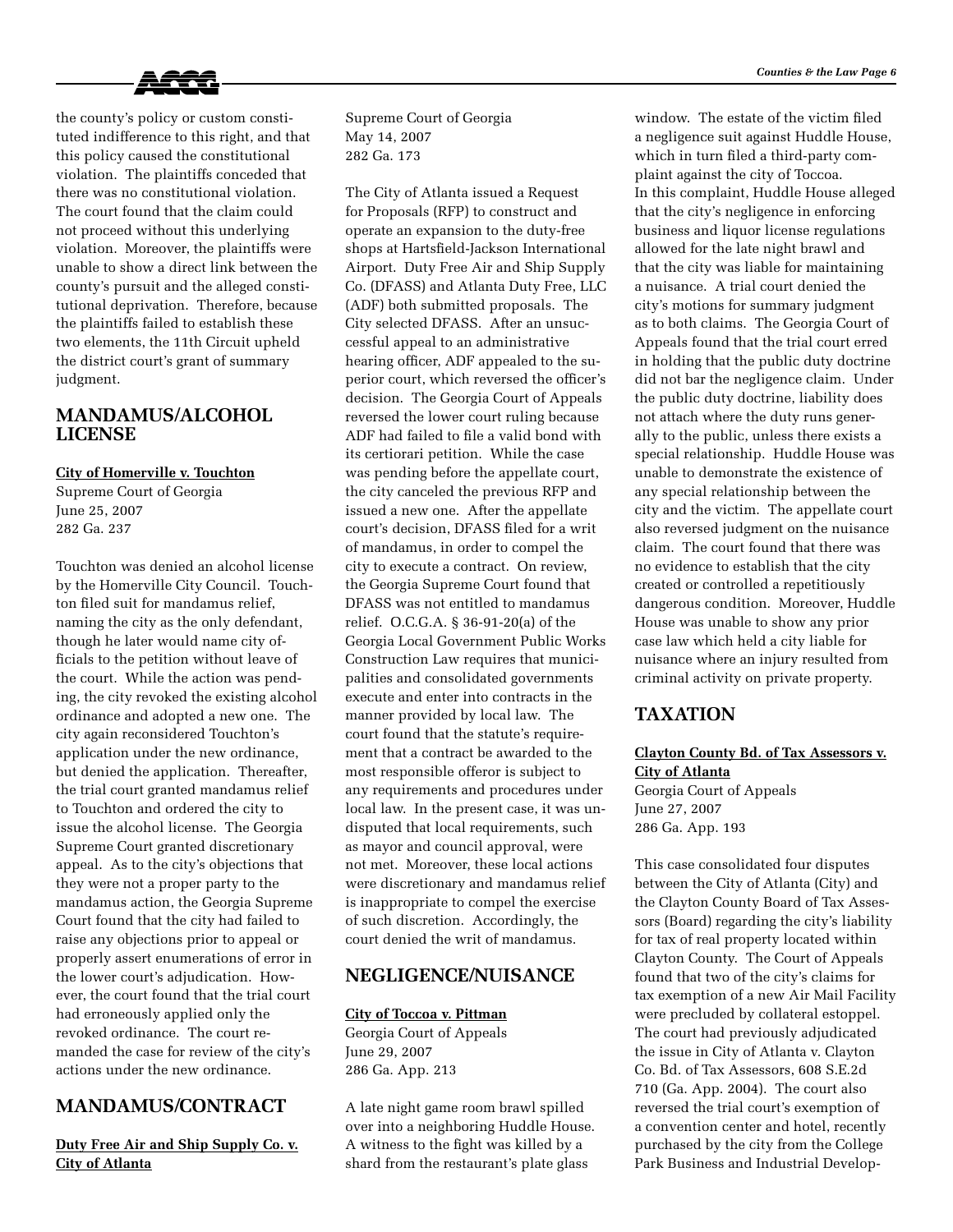

ment Authority. The court found that the city was unable to piggyback onto the Authority's exemption because the city did not use the property for a governmental or public purpose within the meaning of O.C.G.A. § 48-5-41(a)(1)(B). The city merely acted in a proprietary capacity to generate revenue when it leased the disputed property to College Park.

### **International Auto Processing, Inc. v. Glynn County**

Georgia Court of Appeals September 6, 2007 2007 Ga. App. LEXIS 990 2007 WL 2482469

Taxpayer bought suit against county seeking a refund for four years worth of ad valorem taxes stating that the properties should have been taxed at zero value since taxpayer filed a return that was silent as to the fair market value. The trial court rejected the taxpayer's argument citing that it is the taxpayers' affirmative duty to report fair market value of taxable property and must do so in writing and under oath. If this is not done then the county is able to tax on the previously existing tax bill and the taxpayer is not entitled to a refund. The taxpayer appealed and the court affirmed the trial court's decision.

#### **DeKalb County v. City of Decatur**

Georgia Court of Appeals August 28, 2007 2007 Ga. App. LEXIS 972 2007 WL 2442338

The City of Decatur brought an action against DeKalb County for breach of an intergovernmental agreement relating to the distribution of funds generated by the Homestead Option Sales Tax Act (HOST). At the trial, DeKalb County moved for summary judgment on the grounds that the agreement entered into by the city and the county was invalid under the Intergovernmental Contracts Clause of the Georgia Constitution of 1983. The trial court denied summary judgement and the county appealed. Under the Intergovernmental Contracts Clause, cities and counties seeking to enter into contract with each other

must meet two requirements: First, the contract must pertain to the provision of services, or the joint or separate use of facilities or equipment. Second, the contract must deal with activities, services, or facilities which the contracting parties are authorized by law to undertake or provide. On appeal the court stipulated that in order to prove that this agreement was a services contract, one party had to have agreed to perform a specific undertaking in return for receiving some type of payment. financing or guarantee from the other party. Here, the contract was an agreement between the city and the county which specified how to divide up the HOST, with the city spending the money allocated to them as they deem necessary so long as they comply with the HOST. The court concluded that this contract did not involve the performance of a specific undertaking in return for payment; instead this agreement was simply a sharing of revenue between the city and the county. Because the contract between the city and the county was not for services, the court deemed the intergovernmental contract was invalid and reversed the decision of the trial court by granting summary judgement to DeKalb County.

### **TORTS/IMMUNITY**

### **Hagemann v. City of Marietta**

Georgia Court of Appeals July 11, 2007 2007 Ga. App. LEXIS 816 2007 WL 1990026 (Ga. App.)

Hagemann sought declaratory judgment that the City of Marietta had improperly rezoned 18.5 acres adjacent to his property. The city asserted counterclaims against Hagemann, seeking damages and alleging that Hagemann's lawsuit was an unfounded suit filed solely for private gain. Hagemann motioned to strike the counterclaims, arguing that they fell within the purview of Georgia's anti-SLAPP statute, O.C.G.A. § 9-11-11.1. The trial court denied this motion to strike and Hagemann applied for interlocutory review. The Georgia Court of Appeals reversed, finding that the city's counterclaims violated the anti-SLAPP

statute. O.C.G.A. § 9-11-11.1 applies to any claim, including counter claims, asserted against a person petitioning the government for redress of a grievance. The court found that the city could not have reasonably believed that its counterclaims were warranted by law and therefore the verification of the counterclaims was false. The case was remanded for reconsideration under the anti-SLAPP statute.

### **Nichols v. Prather**

Georgia Court of Appeals July 16, 2007 2007 Ga. App. LEXIS 835

A Pickens County Sheriff's deputy was involved in an accident where he struck and killed a civilian. The plaintiff in this case brought a personal injury and wrongful death suit against the county because of the deputy's actions. The county moved for summary judgment in the trial court; however, it was denied. The county appealed and was awarded summary judgment on the grounds that the county could not be held liable for the deputy's actions under the agency theory due to the fact that the deputy was a sheriff's department employee, not a county employee.

#### **Rutherford v. DeKalb County**

Georgia Court of Appeals August 29, 2007 2007 Ga. App. LEXIS 971 2007 WL 2417272

Plaintiff brought an injury suit against the county, after a water meter collapsed when plaintiff stepped on it, which the trial court dismissed. The plaintiff appealed alleging that the county was liable for failing to maintain water meter covers because the maintenance and operation of water works is a private, non-governmental function. The court affirmed the dismissal by the trial court citing that the analysis used in this case is only applicable to cities not counties, whose liability can only be abrogated by statute. The plaintiff also argued that the proper maintenance of the water meter was a ministerial duty, which was also rejected. Lastly, the court noted that sovereign immunity bars any action